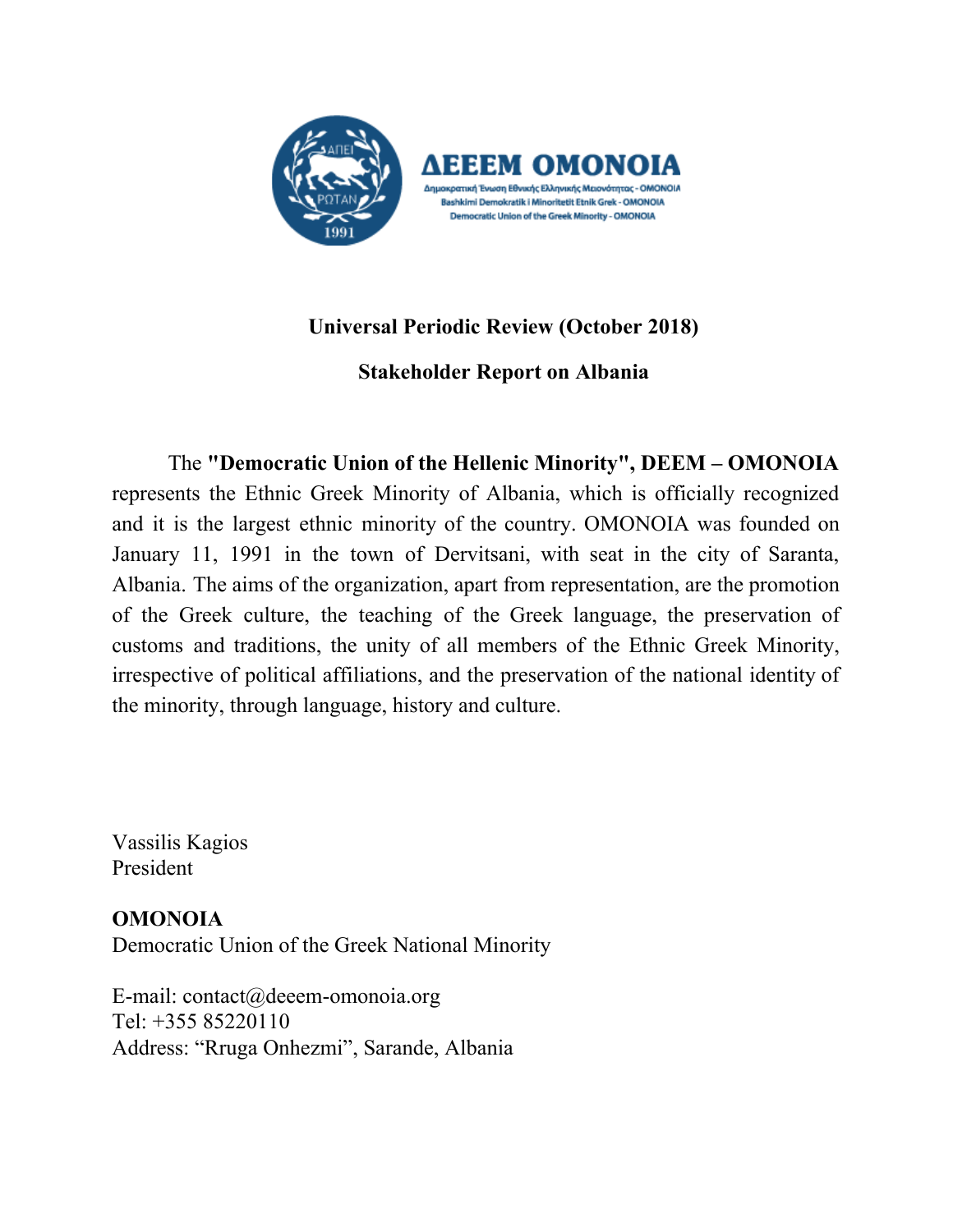During the **second Universal Periodic Review**, the Republic of Albania received the following recommendations:

- Ratify the European Charter for Regional or Minority Languages
- Intensify the dialogue with persons belonging to national minorities on the opportunities for the teaching of and in minority languages and, where appropriate, take the necessary steps to address any shortcomings
- Expand possibilities for the education of minorities, including learning minority languages, promoting identities and supporting minority cultures
- While finalizing the new law on administrative and territorial division, take into full account the European Charter of Local Self- Government of the Council of Europe and article 108, paragraph 2, of the Albanian Constitution
- Continue making efforts to integrate the rights of the minorities present in the country in its public policies and legislation
- Consider adopting comprehensive legislation on national minorities that would address, inter alia, the legal criteria for recognition as a national minority, the institutional framework for addressing minority issues and structuring the dialogue with representatives of national minorities.
- Guarantee the rights of minorities, elaborate and implement a legal and regulatory framework for the respect and protection of vulnerable populations
- Include in the future census a question on national ethnicity
- Consider alternative ways to ensure that members of national and/or ethno-linguistic minorities can officially uphold their identity, thus safeguarding the respect of their relevant rights
- Ensure equal access in practice to rights for persons belonging to all minorities throughout Albania, especially the right of education in and teaching of the minority languages
- Implement the measures contained in the resolution recently adopted by the Committee of Ministers of the Council of Europe on the implementation by Albania of the Framework Convention for the Protection of National Minorities, in particular those relating to the right of self-identification of minorities in the census processes and creating conditions for education in minority languages on the entire territory of the State
- Ensure that all members of ethnic and linguistic minorities, recognized as such or not, should enjoy all social rights and should be protected from any forms of discrimination
- Further strengthen its efforts to address minority issues with the aim of overcoming the remaining obstacles to the full implementation of the human rights of minorities as one of the most vulnerable groups within society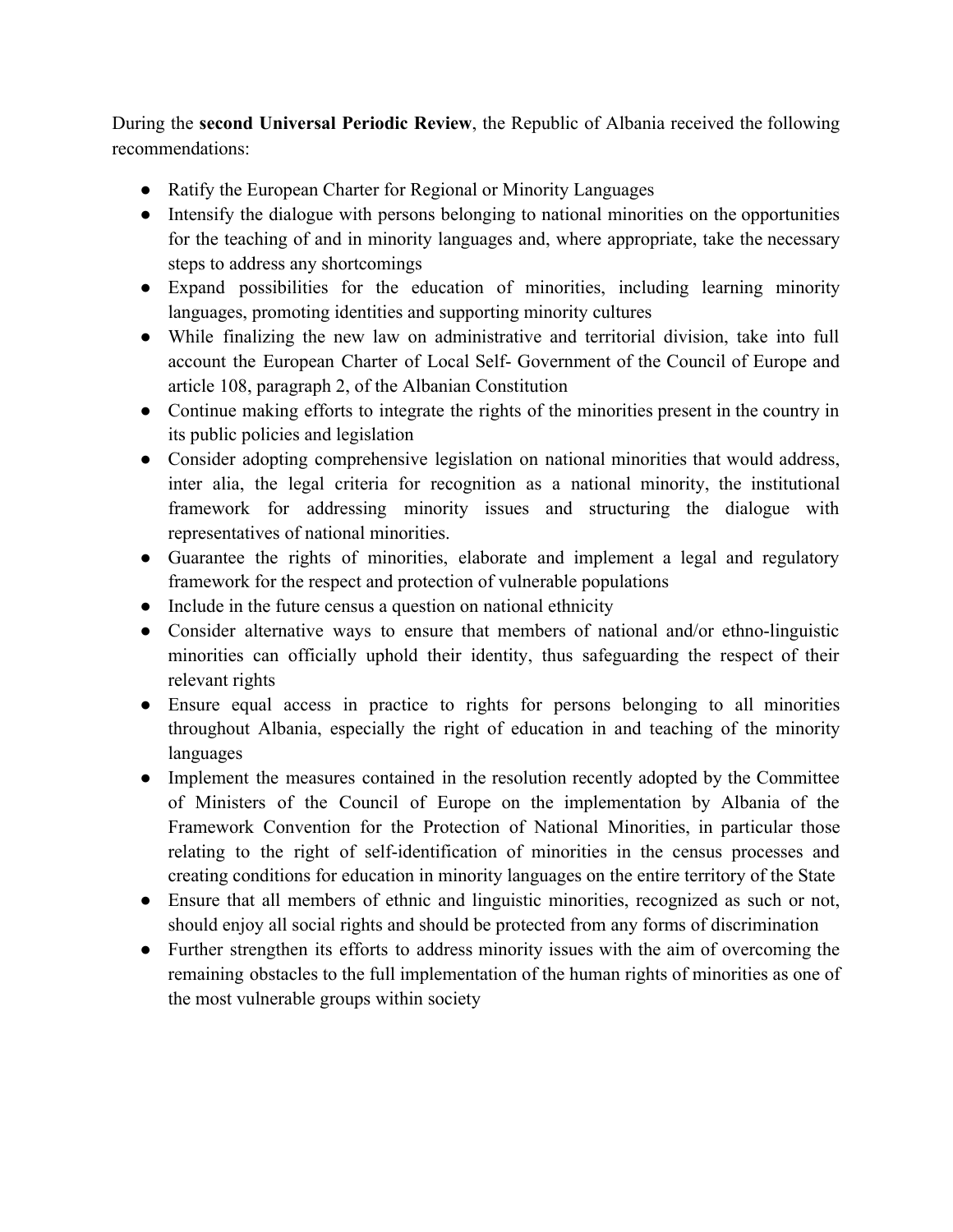1. In view of the preparation of the Universal Periodic Review (UPR) on Albania and on behalf of the Democratic Union of the Greek National Minority "OMONOIA", representing the largest National Minority in Albania, allow us, your Excellences, to present to you our approach on vital issues regarding the survival and well-being of the Greek National Minority in Albania.

### **A. The new Law on Protection of National Minorities**

- 2. The Albanian Government, after a very long time of consideration, adopted and the Albanian Parliament voted the new Law on Protection of National Minorities in October 2017. "OMONOIA", being the largest ethnic minority in Albania, participated in good faith in all preparatory consultations before the adoption of the Law, presenting its own approach on the new Law. The final text of the Law, however, did not take into consideration any of our proposals.
- 3. Besides this, the new Law provided that, within six months after its adoption, the Albanian Government should have adopted the Secondary Legislation. However, today**, almost a year after the adoption of the Law,** the Albanian Government **has yet to publish** the Secondary Legislation, which we expect that could rectify some problematic clauses of the Law, such as **the self-identification, the use of Minority language and the right of education in the minority language.** During the discussions in the Committee for National Minorities, the Representative of the Greek National Minority had expressed her strong opinion against the proposals of the Albanian Government as they were described in the draft Secondary Legislation. In particular:
- 4. **Right to self-identification (Articles 6 and 7):** The new law on the protection of national minorities in Albania **raises concerns regarding the effective guarantee of minority rights throughout the country**: This law continues a tradition, on the part of the Albanian state, of restricting the geographical scope of minorities' protection, at least as far as the Greek National Minority is concerned. It does so by making dependent the exercise of the right of self-identification, on the Civil Status Office ethnicity data (Article 7 par.1) and the Census legislation (Article 6 par.1).
- 5. In this context it should be recalled that, to this day, the minority policies of Albania are defined by the theory and practice of **"minority zones",** which were arbitrarily designed, in their current form, by the Hoxha communist dictatorship and whose existence Albanian governments categorically deny but continue to implement *de facto*. Up to this very day Albanian citizens of Greek ethnicity can exercise (some) minority rights only if they are residents of 99 villages (which constitute the aforesaid "minority zones"). Only these persons were registered as members of the Greek Minority in the Civil Registries. As a consequence, relevant "documentation" exists only for them.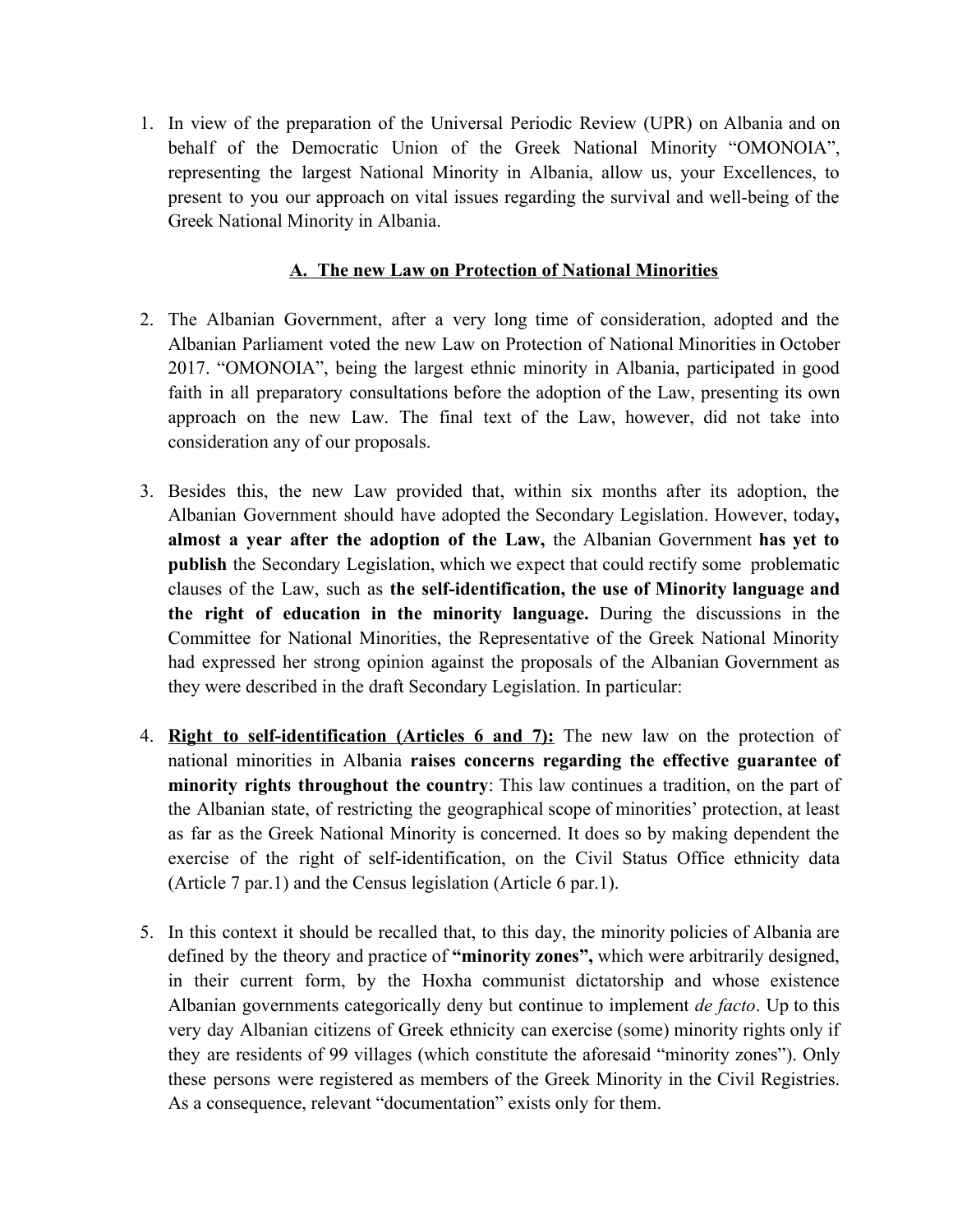- 6. This is why even prominent members of the Greek National Minority, are not able to exercise their fundamental right of self-identification under the new Minority law, since their birthplace, was excluded from the "minority zones" in 1945 and, consequently, all of their documents register them as **of Albanian ethnicity**. This practice applies to the residents of numerous villages densely populated by ethnic Greeks, such as Himara, Narta, Palasa, Drymades, who are being deprived of their right to self-identification.
- 7. The reference made by the minority law **to the census legislation** as regards the exercise of a person's right to declare his/her belonging to a national minority serves the same purpose. The census law currently in force was amended only three months before the holding of the 2011 census, introducing a 100.000 ALL (700 EUR) fine for incorrect replies to the questionnaire and determining that a reply would be considered "incorrect" if it did not correspond with data contained in the civil registry. Feeling that their rights were being denied, the minorities abstained from the process and denounced the census.
- 8. In this regard, it should be noted that the Advisory Committee of the CoE Framework Convention for the Protection of Minorities, in its Third Opinion on Albania (adopted on 23.11.2011) stated that the registry was an unreliable source of information and that the census procedure was not compatible with the principle of self-identification, a conclusion which was largely shared by the Committee of Ministers of the CoE (CM/ResCMN/(2014/1).
- 9. It is on this "unreliable source of information" (Albanian civil registries) and this internationally discredited census legislation that the new Albanian law on the protection of minorities makes **dependent the very exercise of the right to self-identification**, which of course constitutes the foundation upon which any minority right is built.
- 10. By doing so, it chooses to perpetuate instead of addressing them, serious flaws in terms of minority protection, which for years have been the object of consistent criticism on the part of competent international institutions.
- 11. Henceforth, from our point of view:
	- Civil status office documentation should not restrict in any way the right to self-identification of any Albanian citizen, a right which should be exercised throughout Albania and not only within specific geographical areas ("minority zones").
	- Repeal of Article 20 par.1 and 4 of the Law on Census of 2011 which introduced a fine for incorrect responses to the questionnaire and stipulated that a reply would be considered incorrect if it did not correspond with the data contained in the civil registry.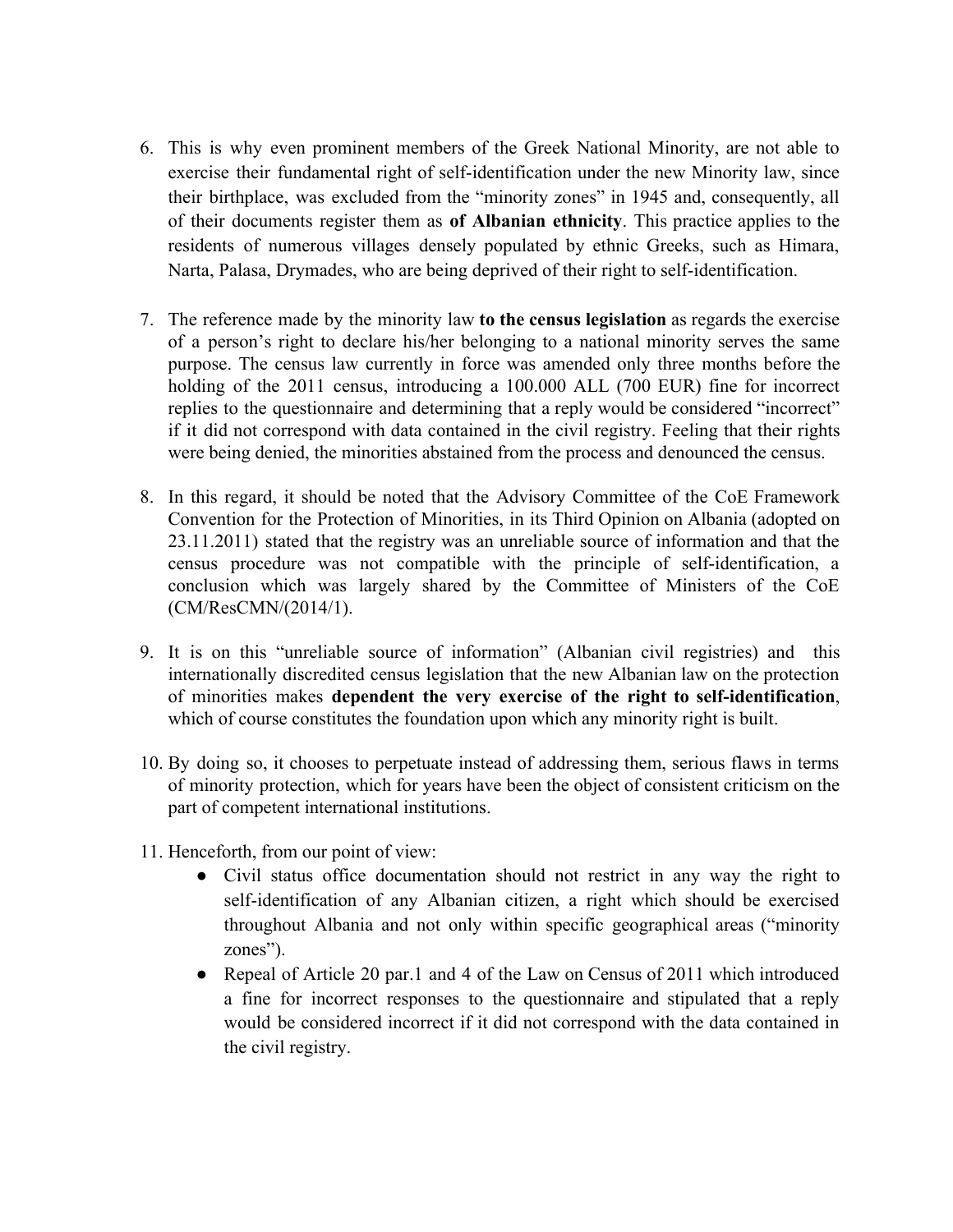● The right to self-identification should be exercised through a self-declaration of minority (subjective element) while taking into account objective criteria, in particular language and religious characteristics.

### **(a) The right of education in the minority language (Article 13)**

- 12. The Law (Article 13) stipulates that: *"Persons belonging to national minorities enjoy the right to be taught in the minority language. In local government units inhabited traditionally or in substantial numbers by persons belonging to national minorities shall be ensured possibilities to learn or be taught in the minority language, in accordance to the respective legislation in the education area".*
- 13. However, the enlargement of the Municipalities, due to the 2014 territorial reform, makes extremely difficult for the National Minorities to reach the threshold of 20%. On the contrary, we believe that it is imperative this right to take effect if the 20% threshold/traditional inhabitation by a minority occurs *at the level of the smaller* administrative units/*njësie administrative* (whose administrative borders coincide with those of the former Communes/Municipalities).
- 14. In this vein, the Advisory Committee has urged the Albanian authorities "to apply the criteria for opening a class in a minority language in a flexible way and to look at ways of simplifying the system". In addition, they invited the Albanian authorities "not to rely exclusively on data on ethnicity contained in the civil registers, nor on the results of the census of 2011", but instead to respect the principle of free self-identification, while taking into consideration both the subjective choice and the objective criteria relevant to a person's identity, when deciding on opening classes in a minority language<sup>1</sup>.
- 15. From our point of view:
- **●** The right of education in the minority language should be ensured **for all 12 school grades,** "in local government units inhabited traditionally or in substantial numbers by persons belonging to national minorities".
- **●** In the primary school the ratio of subjects taught in the students' mother tongue to the subjects taught in Albanian should be in favour of the former while in secondary education teaching in Albanian would be increased.
- **● The opening of a minority school/class** should take place at the level of *the smaller* administrative units/*njësie administrative* (and not of the "enlarged" Municipalities),

<sup>&</sup>lt;sup>1</sup> Advisory Committee on the Framework Convention for the Protection of National Minorities, Third Opinion on Albania adopted on 23 November 2011, pp.27-28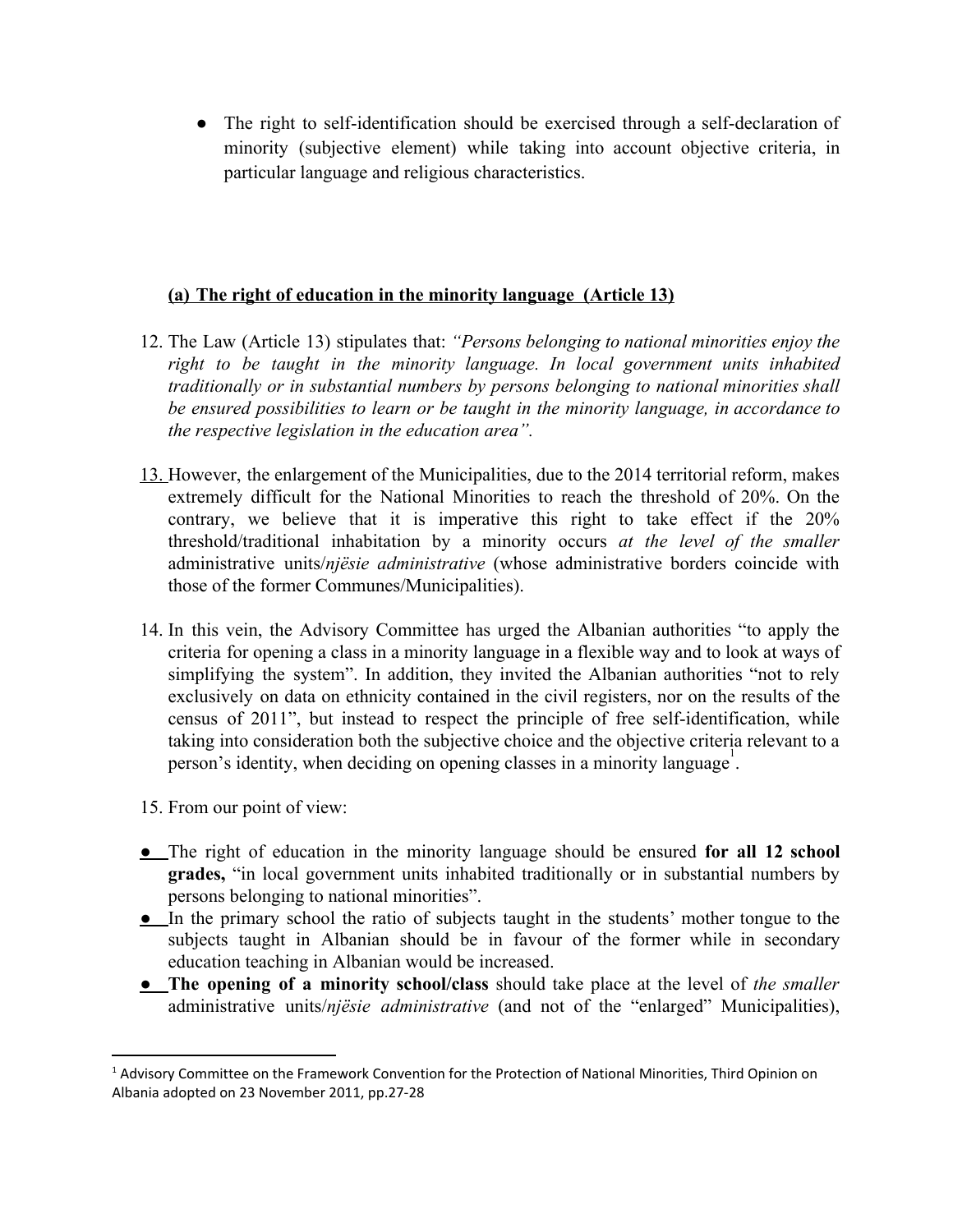when the substantial number or traditional inhabitation criteria are met and the number of the pupils per class is at least 10.

● **The text books for the minority schools** need a substantial improvement in terms of quality and prompt preparation and delivery.

### **(b) Use of the minority language (Article 15)**

- 16. Once again, we believe that the enlargement of the Municipalities, due to the 2014 territorial reform, makes it imperative that the use of the minority language be ensured if the 20% threshold or traditional inhabitation by a minority occurs *at the level of the smaller* administrative units/*njësie administrative* (whose administrative borders coincide with those of the former Communes/Municipalities). The relevant decision should be taken by the Municipal Council (since administrative units do not have administrative autonomy) and not the Regional Governor. In addition, the Municipal Council should be legally obliged to take this decision when the criteria set by the law on minorities are met.
- 17. The "names of the administrative units, streets and other topographical indications" should be displayed, in addition to the Albanian language, in the language of the respective minority, not only in units where more than 20 percent of the residents belong to a national minority (as stipulated in par.3) *but also In local government units traditionally inhabited by persons belonging to a national minority*.
- In this context, the possibility of displaying the name of the Municipality in the minority language, should also be ensured.
- In addition, the term "adequate request" should be defined in a way so as not to render this provision inapplicable or too difficult in practice (a request by 100 members of a minority, for example, should suffice).
	- 18. "Local government units traditionally inhabited by persons belonging to a national minority" cannot constitute a different name for the former "minority zones". For example apart from the "recognized" Finiq and Dropul Municipalities, areas traditionally inhabited by persons belonging to the Greek National Minority include also Himara, Narta, Moursi, Saranda, Gjirokaster, Korca and others. The term "non-traditionally inhabited" should denote areas where members of the minority reside due to, for example, displacements or internal migration, as for many members of the Greek National Minority is the case of Tirana and Durres.

## **B. The protection of Property Rights**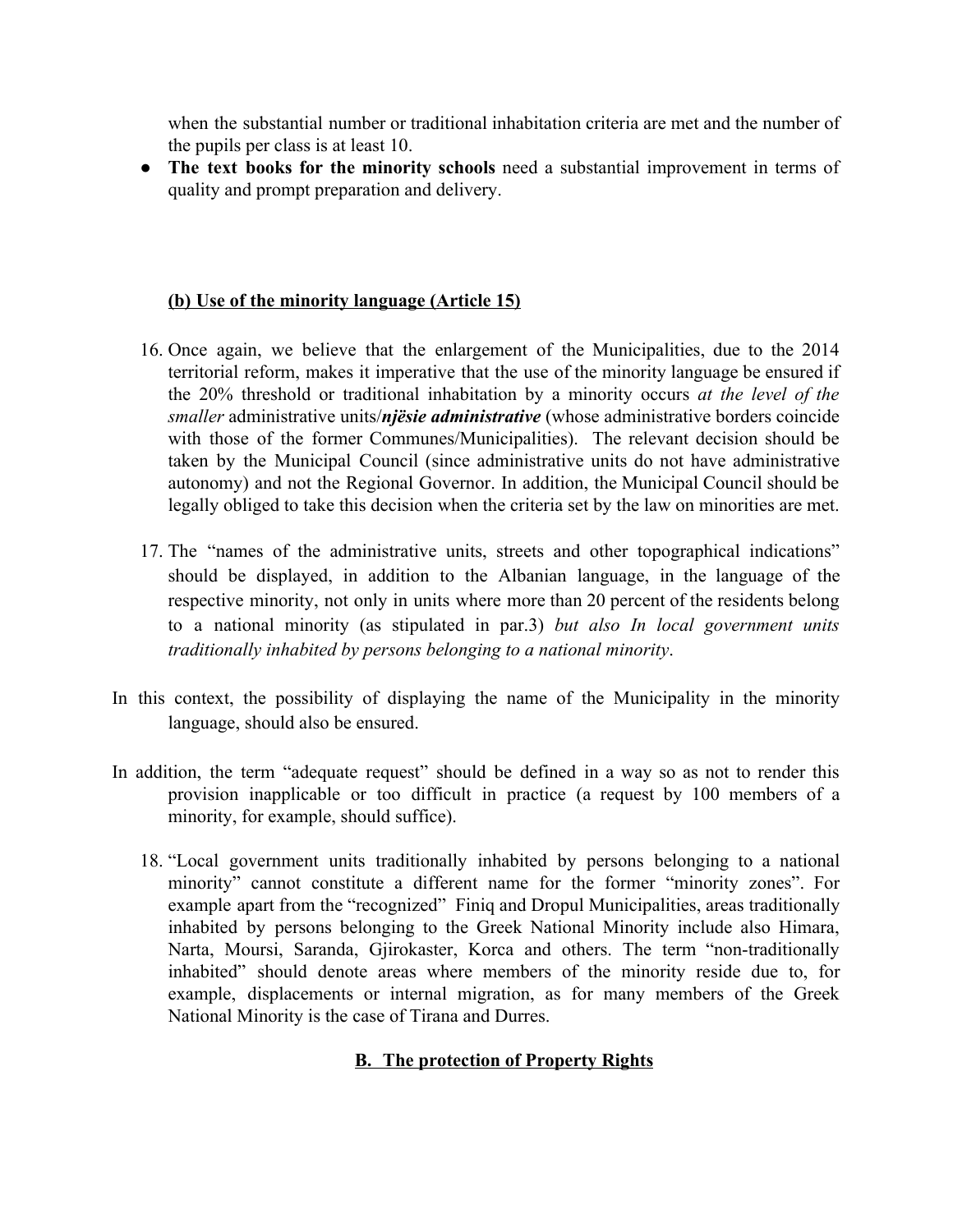- 19. As it is widely recognized, the property rights in Albania constitute the most complicated issues after the change of the regime in the early 90s. For the Greek National Minority, in particular, the protection of its property rights is vital for its survival in Albania.
- 20. One of the main problems is related to the Albanian legislation for expropriations. According to the Albanian law, there is no need for a Court decision to confirm the "public interest" for expropriation of citizens' properties. On the contrary, the legislation for "Strategic Investments" provide for expropriation by the State in favor of the investor in case that the negotiations between investor and owner are inconclusive after 90 days (for sea-side properties situated in the part of the country with arguably the highest touristic potential, with sums ranging from  $\epsilon 0, 6$  to  $\epsilon 1, 8$  per square meter<sup>1</sup>.
- 21. Needless to point out that the expropriation compensation is far below the actual market price and the owners are deprived of their properties immediately after the relevant decision of the Council of Ministers and, in most cases, without compensation, since they have to seek recourse to the Courts in order to get market-value compensation. In practice, owners are engaged in lengthy and costly legal battles until they get a final Court decision, which in many cases is very difficult to be implemented.
- 22. Another common problem is the non-registration of property titles by the Land Registries. This is a common phenomenon especially in the case of Himara, which due to its high potential for tourist development, becomes the target of big economic interests. One of the most telling examples of the non-implementation and violation of the property rights of the members of the Greek National Minority is the urban plan for the town of Himara.
- 23. In this regard, it should be recalled that the Albanian Ombudsperson, who following complaints from the residents, whose properties faced demolition and expropriation, inquired into the matter and received official replies from the State authorities involved, concluded in his relevant report, issued on  $19<sup>th</sup>$  January 2017 (Doc. No. 201602238/6), that the urban plan was, on several grounds, not in conformity with the law and that the relevant administrative decisions had not even entered into force and were null and void. In this context, it should be recalled that while the Albanian Government has, ultimately, come to accept, at least in principle, that the affected residents are indeed the owners of the land and buildings to be expropriated (without, however, having yet registered their properties). In December 2017, the Administrative Court of Vlora, in its judgment, also agreed on the illegality of the urban plan.

<sup>&</sup>lt;sup>2</sup> See the Albanian Council of Ministers Decision 89/3.2.2016, page 976, available (in Albanian) at[http://qbz.gov.al/botime/fletore\\_zyrtare/2016/PDF-2016/14-2016.pdf](http://qbz.gov.al/botime/fletore_zyrtare/2016/PDF-2016/14-2016.pdf)